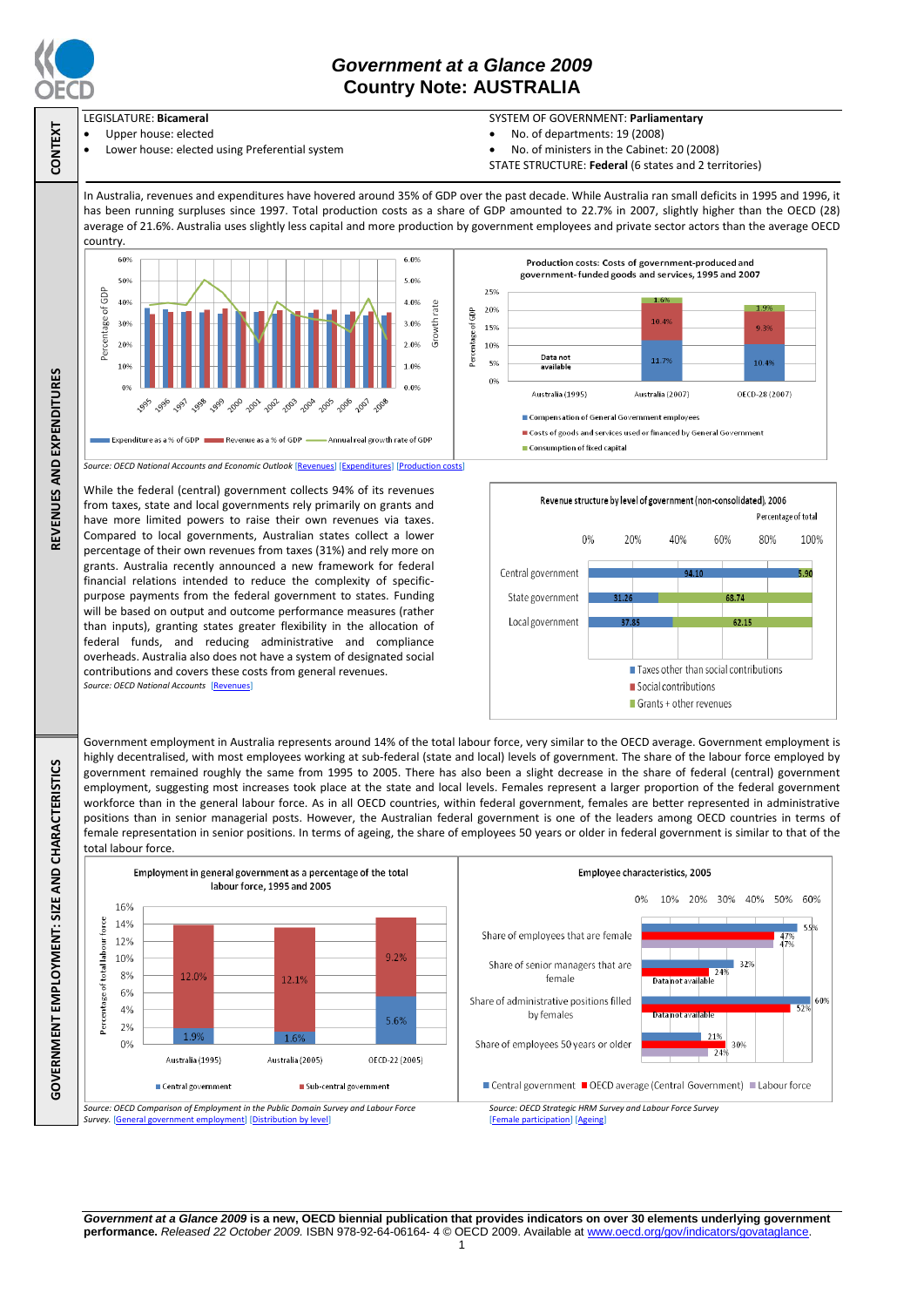

## *Government at a Glance 2009*  **Country Note: AUSTRALIA**



In general, Australian federal government HRM systems are highly decentralised, as indicated by a relatively high level of delegation of decision making to managers. The recruitment system is also relatively open to outside candidates. In Australia, departments have been delegated authority to identify their staffing needs, recruit staff, and determine compensation levels and other conditions of employment. In addition - similar to New Zealand and Sweden - line managers have more flexibility in determining both who they hire and the conditions of employment. There has been a strong use of performance assessments in HR decisions. Performance-related pay has also been a feature of the HR system, although its usage has been changing in recent times. The Australian federal government is also characterised by a cadre of senior civil servants that are managed separately.

*Source: OECD Strategic HRM Survey.* [\[Delegation\]](http://dx.doi.org/10.1787/723663744332) [\[Recruitment\]](http://dx.doi.org/10.1787/723668744361) [\[Performance management\]](http://dx.doi.org/10.1787/723750171710)

Australia's use of a medium term perspective in the budgeting process is close to the OECD average. While it uses medium-term expenditures estimates, it does not use expenditure ceilings. It also has a well developed performance budgeting system. Australia first introduced an outcome framework in 2000, which was updated in 2003. The Australian Department of Finance and the National Audit Office has issued a joint document of good practice in performance information. However, compared to the extent of flexibility afforded to line ministers in HRM, executive flexibility in budgeting is much lower, although close to the OECD average. Australia has given consideration to the issue of long-term fiscal sustainability and regularly prepares long-term projections called Intergenerational Reports. It has also implemented best practices for budget transparency.

*Source: OECD International Budget Practices and Procedures Database* [\[Medium-term\]](http://dx.doi.org/10.1787/723856770865) [\[Performance budgeting\]](http://dx.doi.org/10.1787/723863437686) [\[Executive flexibility\]](http://dx.doi.org/10.1787/723876713213) OECD Journal on Budgeting[: www.oecd.org/gov/budget/journal](http://www.oecd.org/gov/budget/journal)

Australia exhibits a high degree of e-government readiness characterised by an education population, high levels of broadband access, and a large number of services available on line. *Source: United Nations E-Government Readiness Knowledge Base* [\[Readiness\]](http://dx.doi.org/10.1787/724248078408) [\[Uptake\]](http://dx.doi.org/10.1787/724264662272)

[\[OECD E-Government Publications\]](http://www.oecd.org/document/40/0,3343,en_2649_34129_41342248_1_1_1_1,00.html)

Australia is a leader among OECD countries in the amount and types of information it requires federal government decision makers to disclose. Australia requires key elected officials from the executive and legislative branches to disclose and make publicly available their income and any outside positions that they may hold. However, Australia does not officially require the disclosure of previous employment from these elected officials. *Source: OECD Survey on Integrity*

[\[Disclosures\]](http://dx.doi.org/10.1787/724123642681)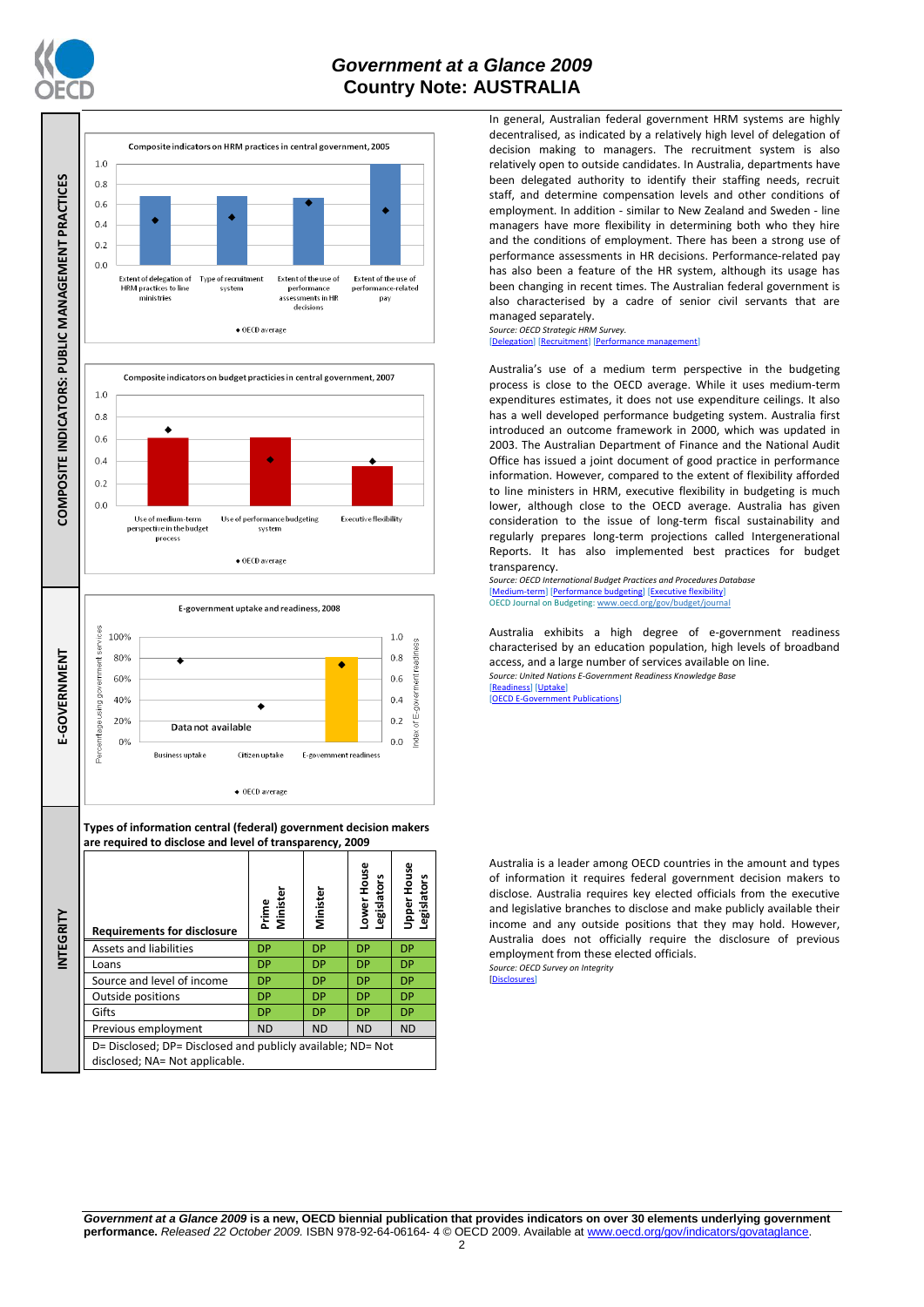

REGULATORY MANAGEMENT **REGULATORY MANAGEMENT**

## *Government at a Glance 2009*  **Country Note: AUSTRALIA**

**Requirements for Regulatory Impact Analysis (RIA) processes used by central governments**

|                                                                  | 2005                            | 2008                            |  |
|------------------------------------------------------------------|---------------------------------|---------------------------------|--|
| Quality reviewed by body external to<br>Ministry preparing rules | Yes                             | Yes                             |  |
| Required for draft primary laws                                  | Only for<br>major<br>regulation | Always                          |  |
| Required for draft subordinate<br>regulations                    | Only for<br>major<br>regulation | Only for<br>major<br>regulation |  |
| Required to quantify costs                                       | Only for<br>major<br>regulation | Always                          |  |
| Required to quantify benefits                                    | Only for<br>major<br>regulation | Always                          |  |
| Required to publicly release results                             | Always                          | Always                          |  |

**Extent of programs for reducing administrative burdens at the central level of government**

|                               | 1998 | 2005 | 2008 |
|-------------------------------|------|------|------|
| Explicit programme exists     | Yes  | Yes  | Yes  |
| Includes quantitative targets | Yes  | N٥   | NΩ   |

The 2005 and 2008 surveys of Indicators of Systems of Regulatory Management examined the extent of governance practices designed to improve the quality of regulation in OECD countries. Among the most important practices are: the use of regulatory impact analysis (RIA) to assess the cost and benefits of new regulation and the institutional oversight of the quality of regulations; and the design of programs to reduce the costs of administrative activities on business and citizens.

Australia was an early adopter of RIA in 1985 and has progressively strengthened the use of RIA and its institutional underpinnings over time, extending its application to all regulatory instruments that are likely to impose a significant burden. The Office of Best Practice Regulation provides training to government agencies to improve RIA and provides oversight of the technical quality of RIA. If an RIA is deemed inadequate, the regulatory proposal may not proceed to Cabinet. In the area of administrative simplification, the Productivity Commission in Australia is engaged in an innovative exercise to benchmark the comparative regulatory burdens imposed by the federal and state jurisdictions in different sectors in order to provide information about opportunities to introduce reforms and improve regulatory policy.

*Source: OECD Survey on Regulatory Management.*

[\[RIA\]](http://dx.doi.org/10.1787/724045144354) [\[Administrative simplification\]](http://dx.doi.org/10.1787/724058851054) Regulatory Management Indicators[: www.oecd.org/regreform/indicators](http://www.oecd.org/regreform/indicators) EU 15 reviews on Regulatory Reform[: www.oecd.org/gov/regref/eu15](http://www.oecd.org/gov/regref/eu15)

Background reports on Regulatory Reform: www.oecd.org/regreform/